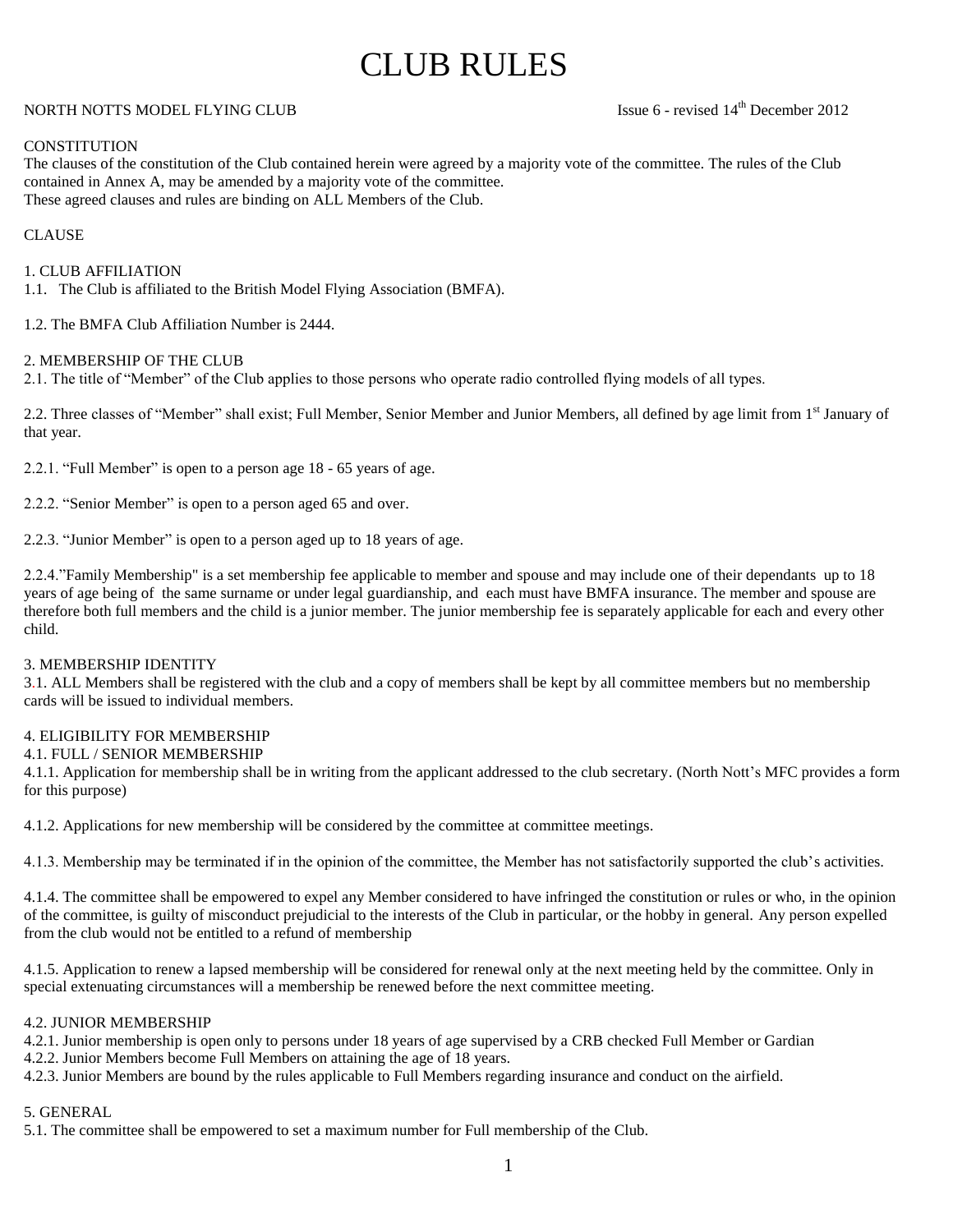5.2. A joining fee for new members or a fine for late payment of fees may be imposed at the discretion of the committee.

#### 6. MANAGEMENT

#### 6.1. AUTHORITY

6.1.1 The authority and responsibility for the transaction of the business of the Club and for its management, shall be controlled by the committee which, in addition to the powers and authority expressly conferred on it by the "constitution and rules of the Club", may exercise all powers and do all acts in furtherance of the object for which the Club is established.

#### 6.2. COMMITTEE

6.2.1. The committee consists of seven Full Members; Chairman, Secretary, Treasurer, Two Safety Representatives and Two full members. The Founder committee shall remain in office, subject to termination of office by resignation.

6.2.2. A founder committee member may be voted off the committee by a majority vote of all other (6) founder members if the majority feel that a founder member's action's or inaction's are prejudicial to the running and good management of the club.

6.2.3. A full member elected by the founder committee members to replace a previous founder member shall be deemed to be a founder member.

6.2.4. The committee shall have the power to co-opt other Full Members onto the committee as they deem necessary to fill positions for specific tasks associated with promotion of the Club.

6.2.5. Four committee Members shall be required to form a quorum.

#### 7. ANNUAL SUBSCRIPTION

7.1. The annual subscription rate shall be stated at the AGM.

7.1.1. The Club year shall run from 1 January in any year to 31st December of the same year.

7.3. Subscriptions become due 1st January each year. Members wishing to continue membership in the following year shall forward the subsequent year's fees to the Membership secretary. Subscriptions are to be received by the membership secretary before the end of January in that year.

7.3.1. If subscriptions are not received by the end of January, membership will have deemed to have lapsed and a new application for membership will be required.

7.3.2. Any new membership commencing between the 1st January and the 30th June shall be deemed to attract the Full subscription rate for that year.

7.3.3. Any new membership commencing on or after  $1<sup>st</sup>$  July will be entitled to a reduction of 50% or 75% on or after  $1<sup>st</sup>$  October.

# 8. GENERAL MEETINGS OF THE CLUB MEMBERSHIP

8.1. The purpose of the meeting shall be to inform members of changes and future developments and to listen to the views and suggestions of the members so that they may be considered by the committee.

8.1.1. Notice of the meeting is to be distributed in such a manner as to reasonably ensure receipt by the members at least fifteen days prior to the meeting.

#### 8.2. ANNUAL GENERAL MEETING

8.2.1. The annual general meeting (AGM) shall be held in November / December of each year following BMFA AGM and shall carry out the following:

Receive Chairman's report on the Club's activities.

Receive Secretary's report on membership matters.

Receive Treasurer's statement on subscriptions.

Deal with any other items on the agenda.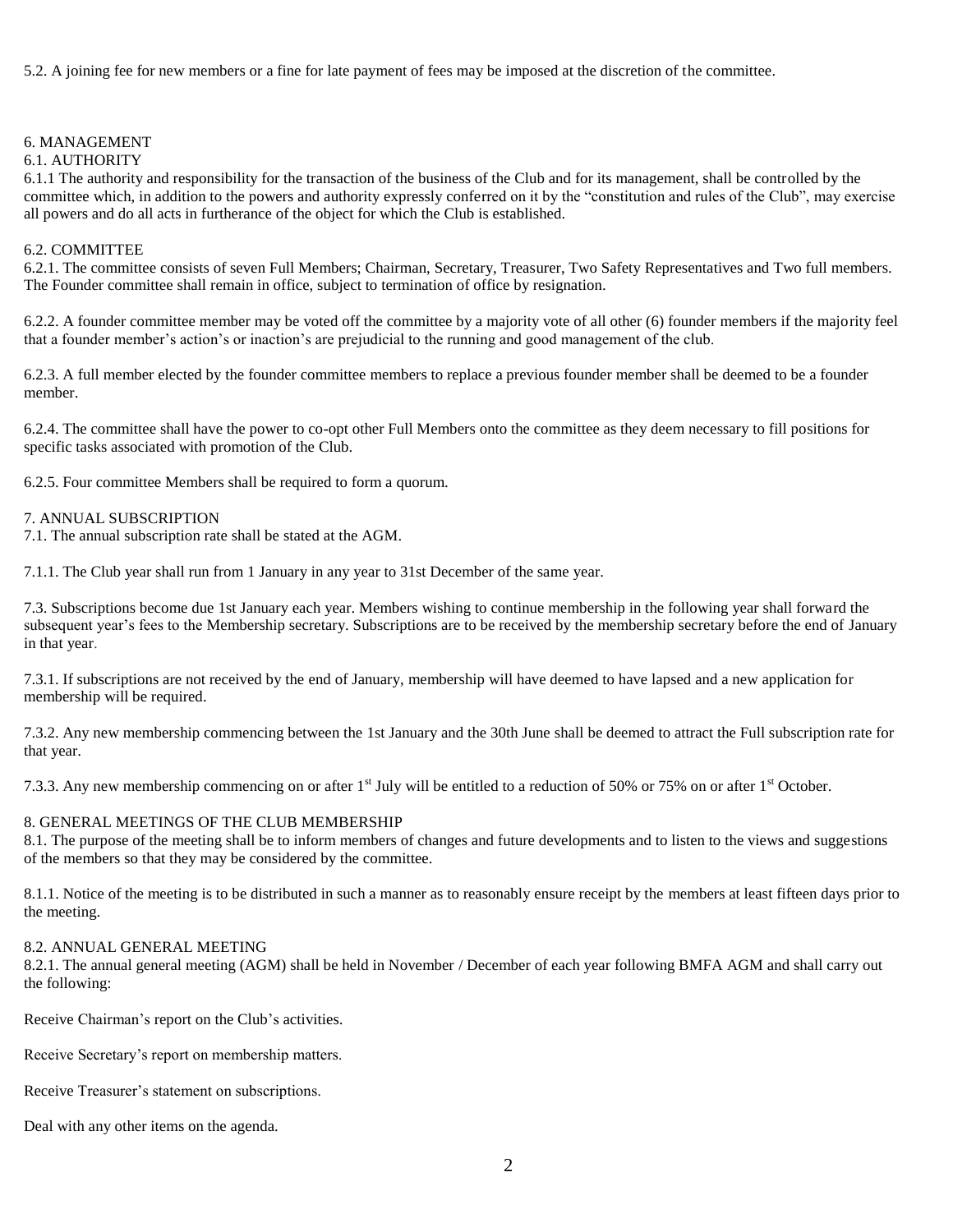# 8.3. EXTRAORDINARY GENERAL MEETING

8.3.1. An Extraordinary General Meeting may be convened by direction of the committee only.

#### 8.4 DISSOLUTION OF THE CLUB

8.4.1 Upon dissolution of the club subject to clause 8.4.2 any assets remaining after the club's liabilities have been discharged shall be donated to the BMFA

8.4.2 The founder committee reserve the right to keep the club bank account intact and not release funds for a period of up to one year in the case of loss of flying site, in order that a new field may be found.

NNMFC ANNEX A to the constitution of NNMFC RULES OF THE CLUB

#### 1. CONDITIONS OF ENTRY TO THE FLYING SITE

- 1.1. Guests are not permitted at the flying site except when accompanied by their introducing Member. A Guest has the option to fly at the field a maximum of 3 times before he or she applies to become a full member.
- 1.2. X or previous members do not count as guests and there for the above rule 1.1 regarding 3 flights does not apply.
- 1.3. Members shall enter and leave the flying site and proceed to the agreed flying area only by the agreed route.
- 1.4. Any gate which has to be opened for vehicle access and egress should be immediately closed again behind the vehicle.
- 1.5. Cabin door keys will be changed for security reasons every other year commencing January 2012. All key holders will be required to re Purchase new keys at cost price on the understanding the keys will only be valid for a maximum of 2 years.

#### 2. RESPONSIBILITIES

2.1. The club cannot be held responsible for any loss, injury or damage to Members or their property or to third parties for any reason whatsoever.

2.2. Full Members, shall accept responsibility for the observation of all Club rules by Guests who accompany them at the flying site.

2.3 Dogs are not allowed on the flying field or surrounding fields under any circumstances.

2.4 Members will be required to cease all flying activities if requested to do so by the landowner, his agent or any member of the committee.

2.5 Every member is responsible for his own safety and for the safety of any other person including members of the general public who may be present or within the flying area.

#### 2.6 No litter or crash debris of any kind shall be left on site by any person at any time.

2.7 NNMFC operates on a working farm and it is the responsibility of all members to ensure the safety of farm employees, livestock, vehicles, buildings and equipment. Due care whilst driving through the farm area, the closing of gates and due regard to farm operations etc must be observed at all times.

#### 3 CARING FOR JUNIOR MEMBERS AND CHILDREN (minor's)

3.1 Juniors and vulnerable people can become a member of the club as long as,-

(a) They are accompanied and chaperoned whilst at the field at all times by their Parent or legal guardian who must also be a full member of the club or

(b) If a Junior or vulnerable member is the responsibility of some other person other than as above, that responsible person must also be a full member of the club and have been CRB checked and registered to NNMFC.

3.2. On no account can any junior or vulnerable member attend the field at any time unless he or she is accompanied by a CRB checked and registered person who will assume responsibility for that child.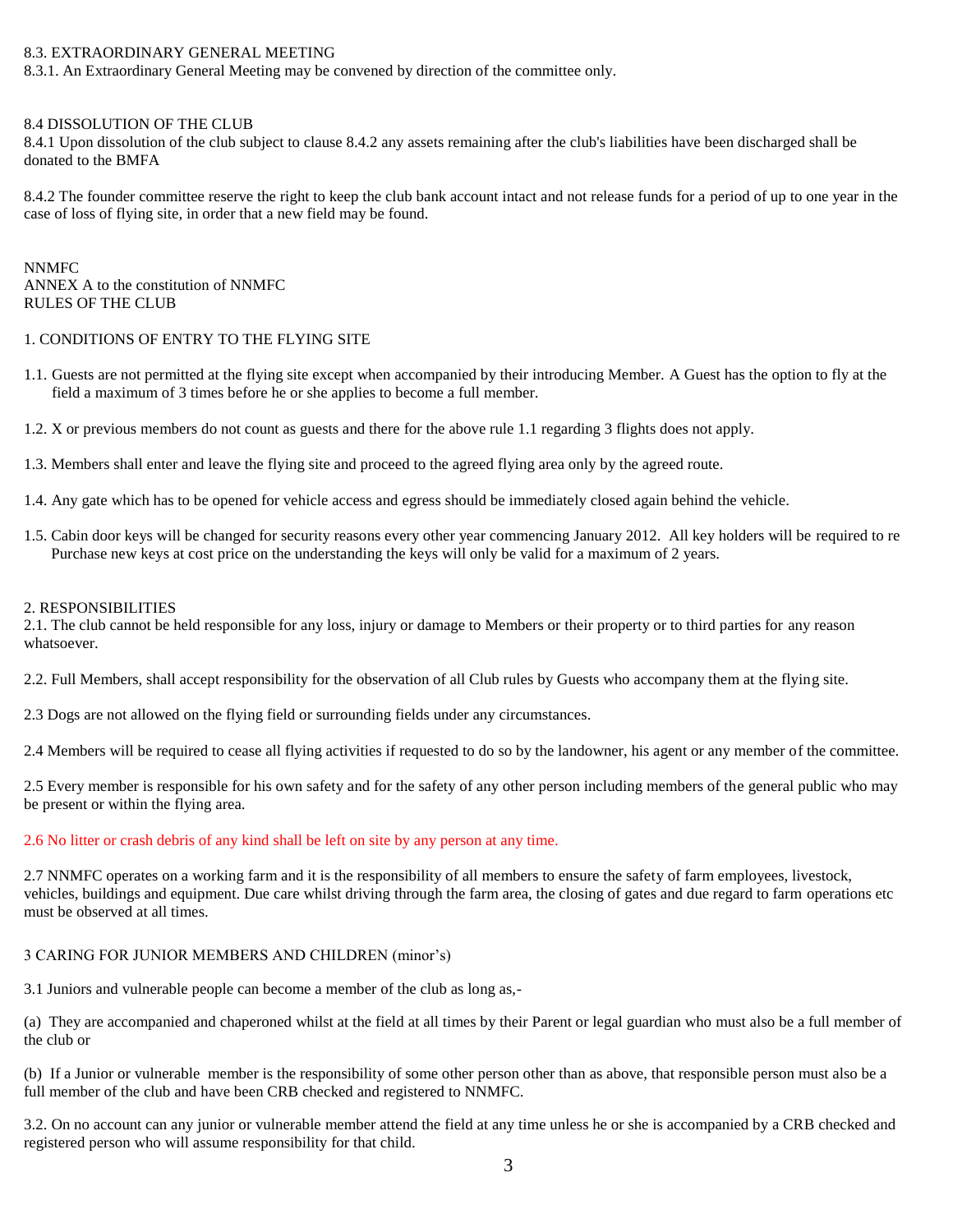3.3. All minors must be kept clear of the landing and takeoff area's (unless flying under supervision) and must be kept under proper control at all times.

3.4. All Juniors shall at all times whilst flying, be accompanied by a competent full member unless that particular Junior has proved pilot competency to the committee, who may then waver the rule and allow them to pilot unaccompanied.

# 4. INSURANCE

4.1. All Members will be insured through BMFA (reference Constitution clause 1.1).

4.2. A valid insurance certificate must be produced –

(a) On joining or renewal of membership if BMFA insurance is not obtained through the NNMFC, of which a copy shall be kept by the secretary.

(b) By any guest if requested by a full member during attendance at the flying site

# 5. NOISE LIMITATIONS

5.1. Effective silencers must be fitted to all engines such that any noise produced by the model meets, or is preferably lower than, the level recommended by the Department of the Environment Code of Practice (as of the date of this Annex) has been identified by the BMFA as 82dB(A) at 7m.

5.2. In the event of a model complying with the above being considered too noisy by any Member, a jury of three other Members is to be elected by and from those Members present to decide on the action to be taken.

# 6. MODEL TYPE LIMITATIONS

6.1. Control line flying is not permitted.

6.2. Free flight is not permitted unless individually and specifically agreed by the committee.

# 7. FLYING LIMITATIONS

7.1 Flying times shall be between 08:30 to dusk during daylight hours only. These times may be altered, amended or extended at the discretion of the committee.

7.2 JETS - Any Turbine propelled model should not fly more than one at a time and should leave a minimum of 15 minute intervals between following jet flights.

7.2.1 From the cabin, all jets turning parameter on the left side towards the wetlands area should commence in front of the cabin in order to keep well clear of the wetlands wildlife park area.

# 8. CLUB PROPERTY

8.1. Club property may be used only by Members and only for club purposes.

# 9. OPERATION OF RADIO CONTROL EQUIPMENT

9.1. Operation of radio control equipment

Operation of radio control equipment is not permitted from any place other than the agreed model flying area unless the use of a bungee is required, in which case prior agreement has been sort by all those present on the day and no other person is using the same frequency.

# 9.2. Frequency Allocation

9.2.1. No member shall fly on any other frequency than the specific frequency allocated to the member unless by exceptional circumstances and in agreement with all present.

9.2.2. No member shall operate any radio transmitter on any 35 MHz frequency below channel 72 at any time during normal club operations. I.e. at all times with the exception of organised shows and events where the representatives of the contest glider fraternity have been given prior notification and agreement has been reached.

9.2.3. The frequency control monitoring system in force at the time should be used whenever any radio control equipment is operated on 35 MHz or 2.4 GHz

# 10. FLYING of MODEL AIRCRAFT (all types including helicopters)

10.1. Model aircraft shall be flown only from the agreed area except when as described in clause 9.1

10.2. Model aircraft shall be operated well away from any building and dwelling.

10.3. Flying of model aircraft by an under 18 years of age Junior Member is permitted only in the presence of a Full Member unless